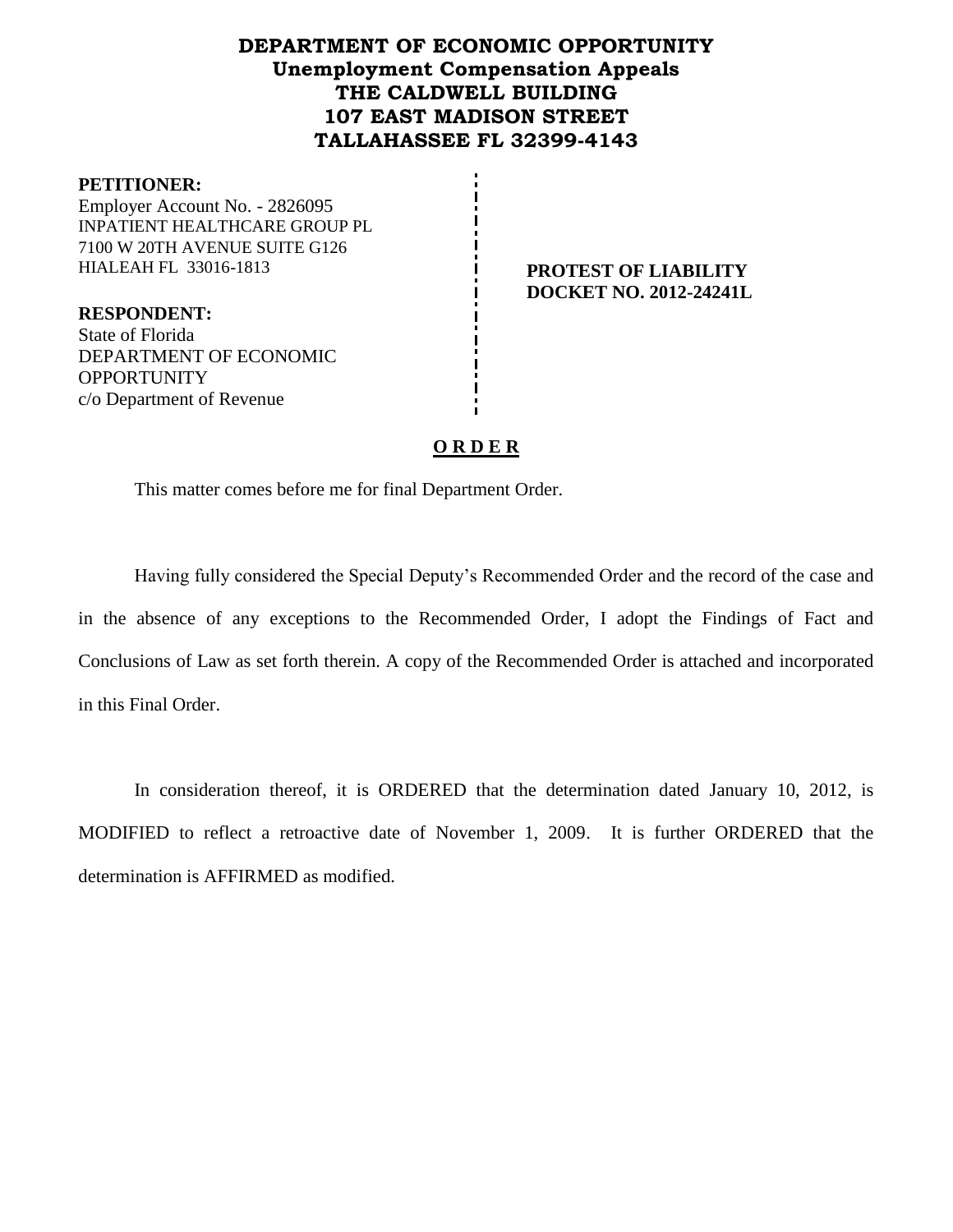#### **JUDICIAL REVIEW**

Any request for judicial review must be initiated within 30 days of the date the Order was filed. Judicial review is commenced by filing one copy of a *Notice of Appeal* with the DEPARTMENT OF ECONOMIC OPPORTUNITY at the address shown at the top of this Order and a second copy, with filing fees prescribed by law, with the appropriate District Court of Appeal. It is the responsibility of the party appealing to the Court to prepare a transcript of the record. If no court reporter was at the hearing, the transcript must be prepared from a copy of the Special Deputy's hearing recording, which may be requested from the Office of Appeals.

Cualquier solicitud para revisión judicial debe ser iniciada dentro de los 30 días a partir de la fecha en que la Orden fue registrada. La revisión judicial se comienza al registrar una copia de un *Aviso de Apelación* con la Agencia para la Innovación de la Fuerza Laboral [*DEPARTMENT OF ECONOMIC OPPORTUNITY]* en la dirección que aparece en la parte superior de este *Orden* y una segunda copia, con los honorarios de registro prescritos por la ley, con el Tribunal Distrital de Apelaciones pertinente. Es la responsabilidad de la parte apelando al tribunal la de preparar una transcripción del registro. Si en la audiencia no se encontraba ningún estenógrafo registrado en los tribunales, la transcripción debe ser preparada de una copia de la grabación de la audiencia del Delegado Especial [*Special Deputy*], la cual puede ser solicitada de la Oficina de Apelaciones.

Nenpòt demann pou yon revizyon jiridik fèt pou l kòmanse lan yon peryòd 30 jou apati de dat ke Lòd la te depoze a. Revizyon jiridik la kòmanse avèk depo yon kopi yon *Avi Dapèl* ki voye bay DEPARTMENT OF ECONOMIC OPPORTUNITY lan nan adrès ki parèt pi wo a, lan tèt *Lòd* sa a e yon dezyèm kopi, avèk frè depo ki preskri pa lalwa, bay Kou Dapèl Distrik apwopriye a. Se responsabilite pati k ap prezante apèl la bay Tribinal la pou l prepare yon kopi dosye a. Si pa te gen yon stenograf lan seyans lan, kopi a fèt pou l prepare apati de kopi anrejistreman seyans lan ke Adjwen Spesyal la te fè a, e ke w ka mande Biwo Dapèl la voye pou ou.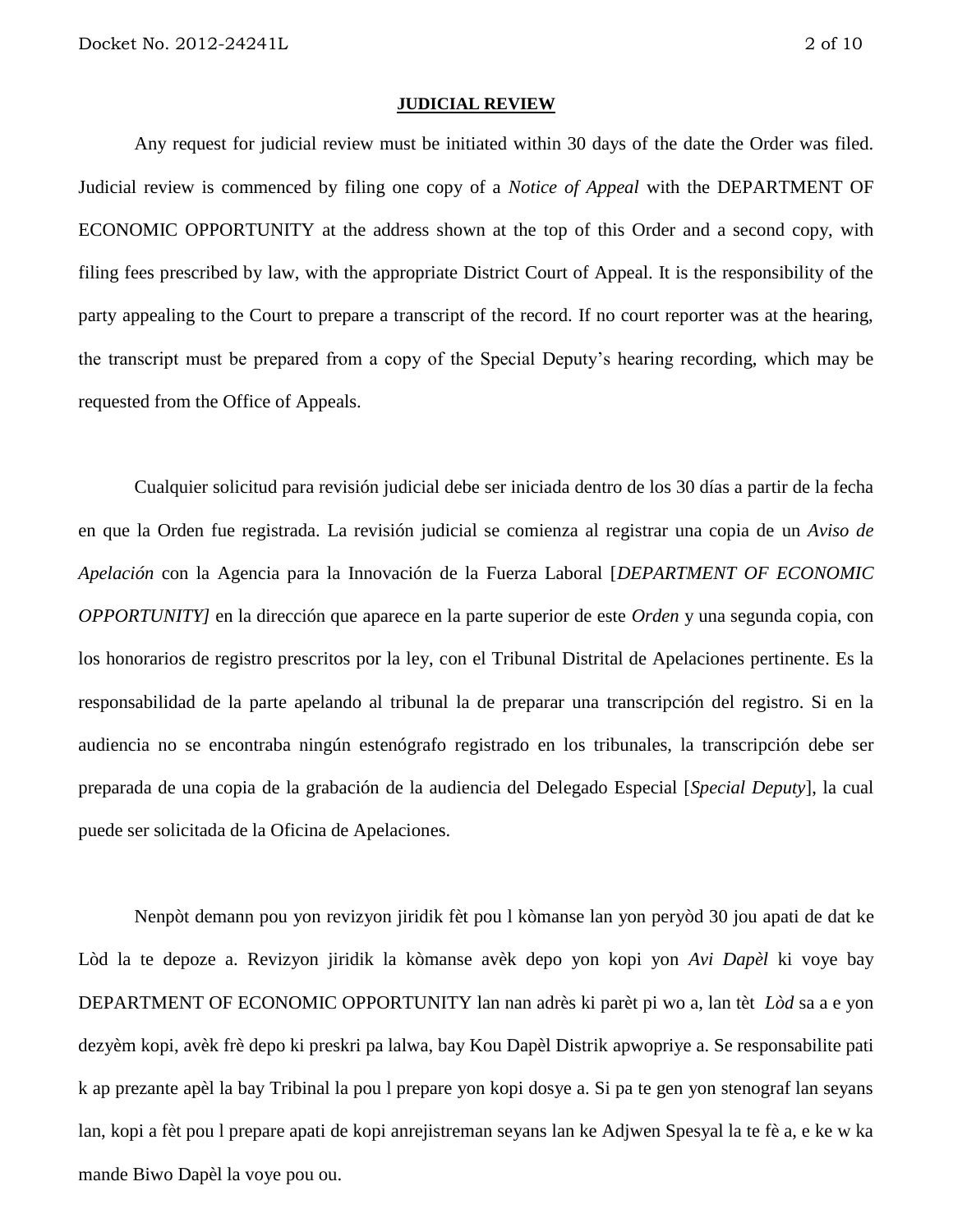DONE and ORDERED at Tallahassee, Florida, this \_\_\_\_\_\_\_ day of **June, 2012**.



Altemese Smith, Assistant Director, Unemployment Compensation Services DEPARTMENT OF ECONOMIC OPPORTUNITY

FILED ON THIS DATE PURSUANT TO § 120.52, FLORIDA STATUTES, WITH THE DESIGNATED DEPARTMENT CLERK, RECEIPT OF WHICH IS HEREBY ACKNOWLEDGED.

\_\_\_\_\_\_\_\_\_\_\_\_\_\_\_\_\_\_\_\_\_\_\_\_\_\_\_\_ \_\_\_\_\_\_\_\_\_\_\_\_ DEPUTY CLERK DATE

#### **CERTIFICATE OF SERVICE**

**I HEREBY CERTIFY that true and correct copies of the foregoing Final Order have been furnished to the persons listed below in the manner described, on the \_\_\_\_\_\_\_ day of June, 2012**.

Shoner D. Bams

SHANEDRA Y. BARNES, Special Deputy Clerk DEPARTMENT OF ECONOMIC OPPORTUNITY Unemployment Compensation Appeals 107 EAST MADISON STREET TALLAHASSEE FL 32399-4143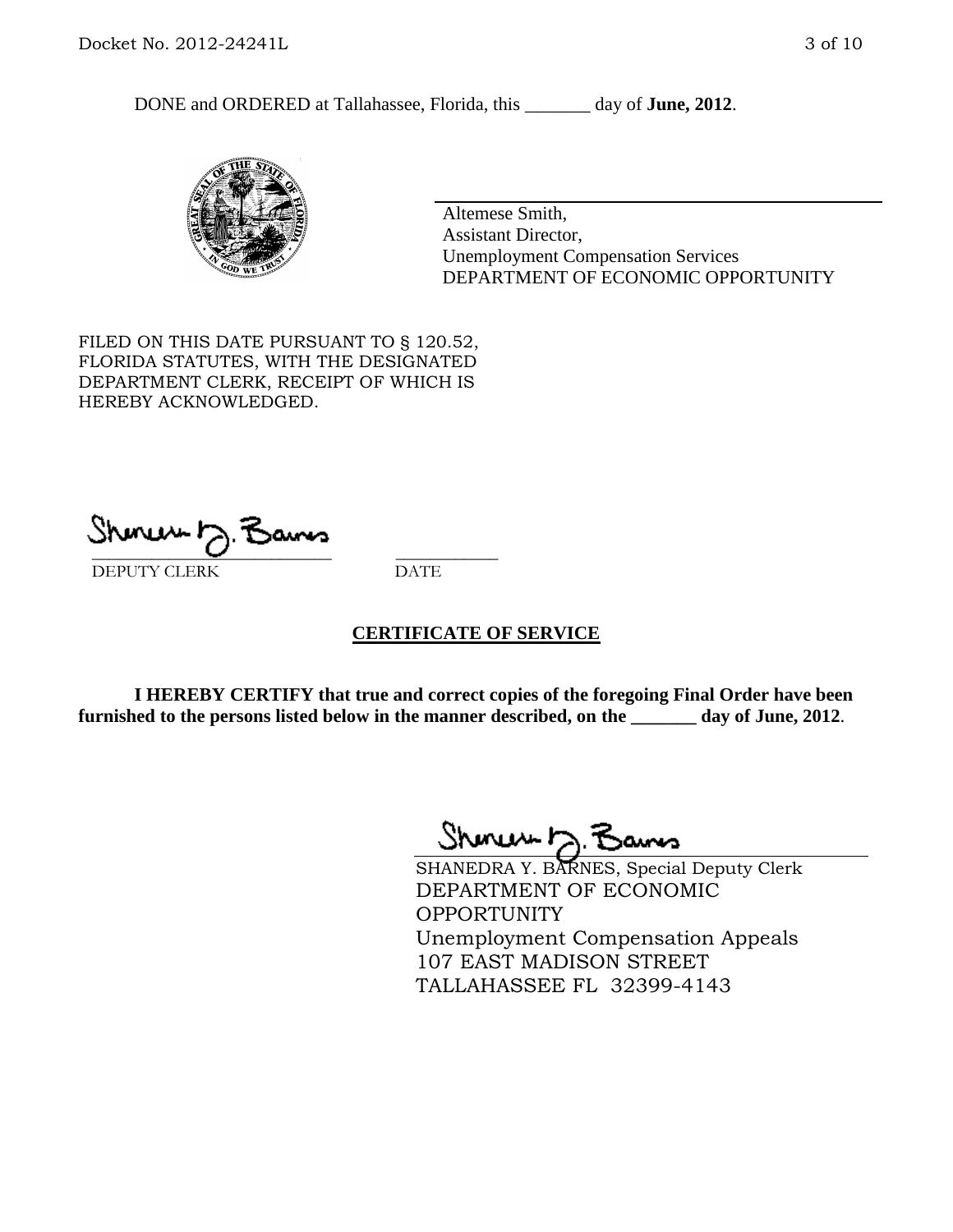By U.S. Mail:

INPATIENT HEALTHCARE GROUP PL 7100 W 20TH AVENUE SUITE G126 HIALEAH FL 33016-1813

GABRIEL MULET 915 WEST 74TH STREET APT 115 HIALEAH FL 33014

DEPARTMENT OF REVENUE ATTN: VANDA RAGANS - CCOC #1 4624 5050 WEST TENNESSEE STREET TALLAHASSEE FL 32399

DOR BLOCKED CLAIMS UNIT ATTENTION MYRA TAYLOR P O BOX 6417 TALLAHASSEE FL 32314-6417

JANE M WEISS CPA LASKINKRAMER & WEISS PA 490 SAWGRASS CORPORATE PKWY STE 100 SUNRISE FL 33325

State of Florida DEPARTMENT OF ECONOMIC OPPORTUNITY c/o Department of Revenue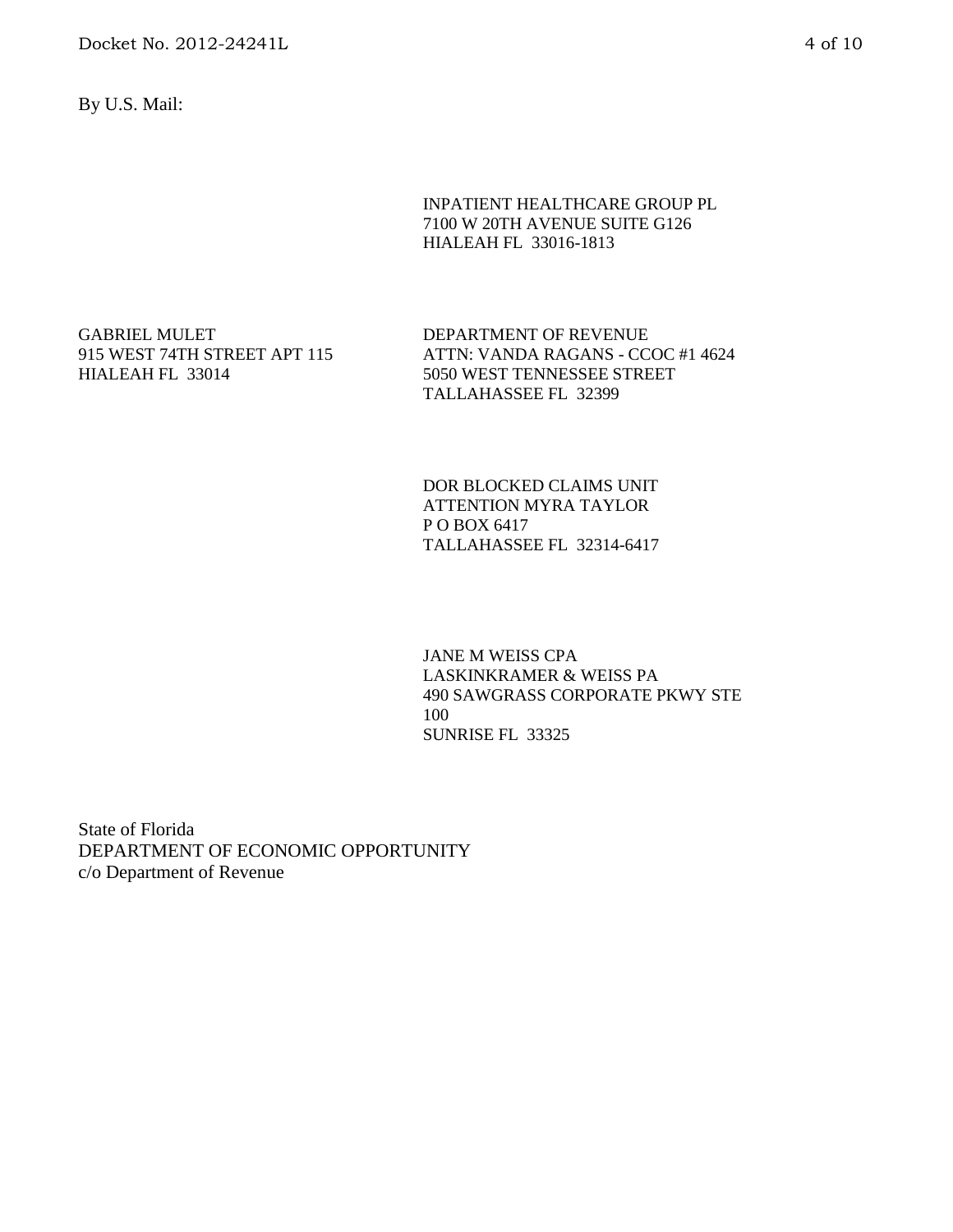## **DEPARTMENT OF ECONOMIC OPPORTUNITY Unemployment Compensation Appeals**

MSC 347 CALDWELL BUILDING 107 EAST MADISON STREET TALLAHASSEE FL 32399-4143

#### **PETITIONER:**

Employer Account No. - 2826095 INPATIENT HEALTHCARE GROUP PL 7100 W 20TH AVENUE SUITE G126 HIALEAH FL 33016-1813

### **PROTEST OF LIABILITY DOCKET NO. 2012-24241L**

**RESPONDENT:** State of Florida DEPARTMENT OF ECONOMIC **OPPORTUNITY** c/o Department of Revenue

# **RECOMMENDED ORDER OF SPECIAL DEPUTY**

TO: Assistant Director, Interim Executive Director, Unemployment Compensation Services DEPARTMENT OF ECONOMIC OPPORTUNITY

This matter comes before the undersigned Special Deputy pursuant to the Petitioner's protest of the Respondent's determination dated January 10, 2012.

After due notice to the parties, a telephone hearing was held on May 22, 2012. The Petitioner, represented by the Petitioner's Certified Public Accountant, appeared and testified. The Respondent, represented by a Department of Revenue Tax Specialist II, appeared and testified.

The record of the case, including the recording of the hearing and any exhibits submitted in evidence, is herewith transmitted. Proposed Findings of Fact and Conclusions of Law were not received.

#### **Issue:**

Whether services performed for the Petitioner by the Joined Party constitute insured employment, and if so, the effective date of liability, pursuant to Section 443.036(19), 443.036(21); 443.1216, Florida Statutes.

#### **Findings of Fact:**

1. The Petitioner is a limited liability company which operates a medical office. The Petitioner provides transportation to and from the Petitioner's medical office for some of the Petitioner's patients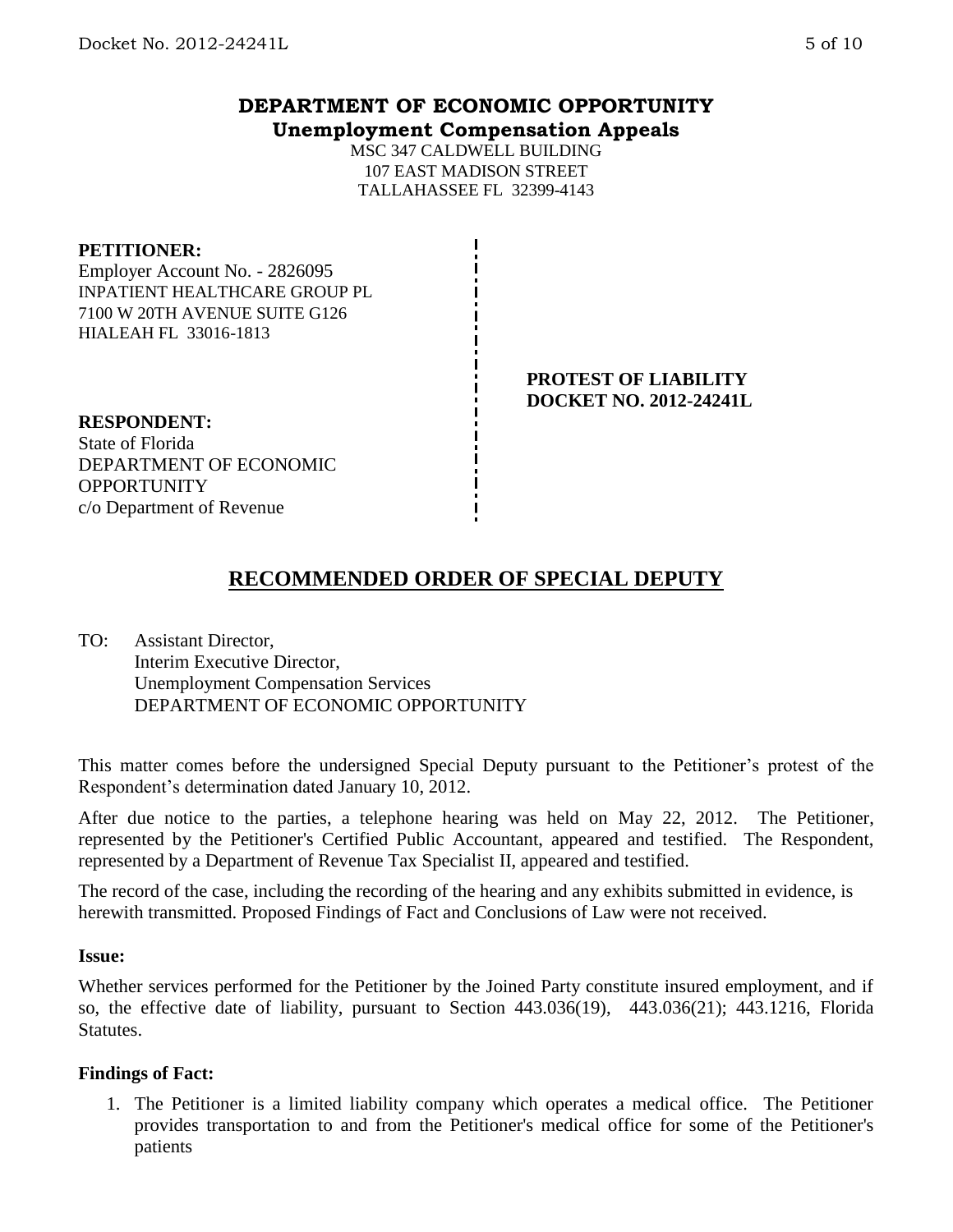- 2. The Petitioner engaged the Joined Party to drive the Petitioner's van to transport patients to and from the Petitioner's medical office. On or about November 1, 2009, the parties entered into a written *Independent Contractor Agreement*.
- 3. The Agreement states that it is in the best interests of the Petitioner to provide transportation to and from the Petitioner's medical office for some of the Petitioner's patients. The Agreement provides that the parties acknowledge that the Joined Party is an independent contractor and that the Petitioner is not responsible for withholding federal income tax or social security tax. The Agreement provides that the Joined Party is not permitted to transport patients in any vehicle other than the Petitioner's vehicle, requires the Joined Party to submit an accounting of the hours worked with sufficient detail for the Petitioner to verify the work schedule, and provides that the Petitioner will pay the Joined Party at the rate of \$12.00 per hour. The Agreement provides that either party may terminate the agreement immediately upon written notice and that upon termination the Joined Party may be entitled to reasonable unpaid vacation time. The Agreement states that the Petitioner will provide the auto insurance and includes procedures for the Joined Party to follow in case of an accident.
- 4. The Petitioner provided the vehicle, and was responsible for the fuel, repairs, maintenance, licenses, and insurance. The Petitioner told the Joined Party which patients to transport and when to transport the patients.
- 5. The Joined Party was required to report the beginning and ending times for each work day. The Joined Party worked Monday through Friday and generally worked between nine and thirteen hours per day. During the month of June 2011 the Joined Party worked 228 total hours during the twenty-two scheduled work days, an average in excess of ten hours per day.
- 6. The Petitioner reported the Joined Party's earnings for 2010 on Form 1099-MISC as nonemployee compensation. The Petitioner terminated the Joined Party in approximately July or August 2011.
- 7. The Joined Party filed a claim for unemployment compensation benefits effective October 2, 2011. When the Joined Party did not receive credit for his earnings with the Petitioner a *Request for Reconsideration of Monetary Determination* was filed and an investigation was issued to the Department of Revenue to determine if the Joined Party performed services for the Petitioner as an employee or as an independent contractor.
- 8. By determination dated January 10, 2012, the Department of Revenue held that the Joined Party was an employee of the Petitioner retroactive to January 1, 2011. The Petitioner's Certified Public Accountant filed a timely protest by letter dated January 18, 2012.

## **Conclusions of Law:**

- 9. The issue in this case, whether services performed for the Petitioner by the Joined Party as a van driver constitute employment subject to the Florida Unemployment Compensation Law, is governed by Chapter 443, Florida Statutes. Section 443.1216(1)(a)2., Florida Statutes, provides that employment subject to the chapter includes service performed by individuals under the usual common law rules applicable in determining an employer-employee relationship.
- 10. The Supreme Court of the United States held that the term "usual common law rules" is to be used in a generic sense to mean the "standards developed by the courts through the years of adjudication." United States v. W.M. Webb, Inc., 397 U.S. 179 (1970).
- 11. The Supreme Court of Florida adopted and approved the tests in 1 Restatement of Law, Agency 2d Section 220 (1958), for use to determine if an employment relationship exists. See Cantor v. Cochran, 184 So.2d 173 (Fla. 1966); Miami Herald Publishing Co. v. Kendall, 88 So.2d 276 (Fla. 1956); Magarian v. Southern Fruit Distributors, 1 So.2d 858 (Fla. 1941); see also Kane Furniture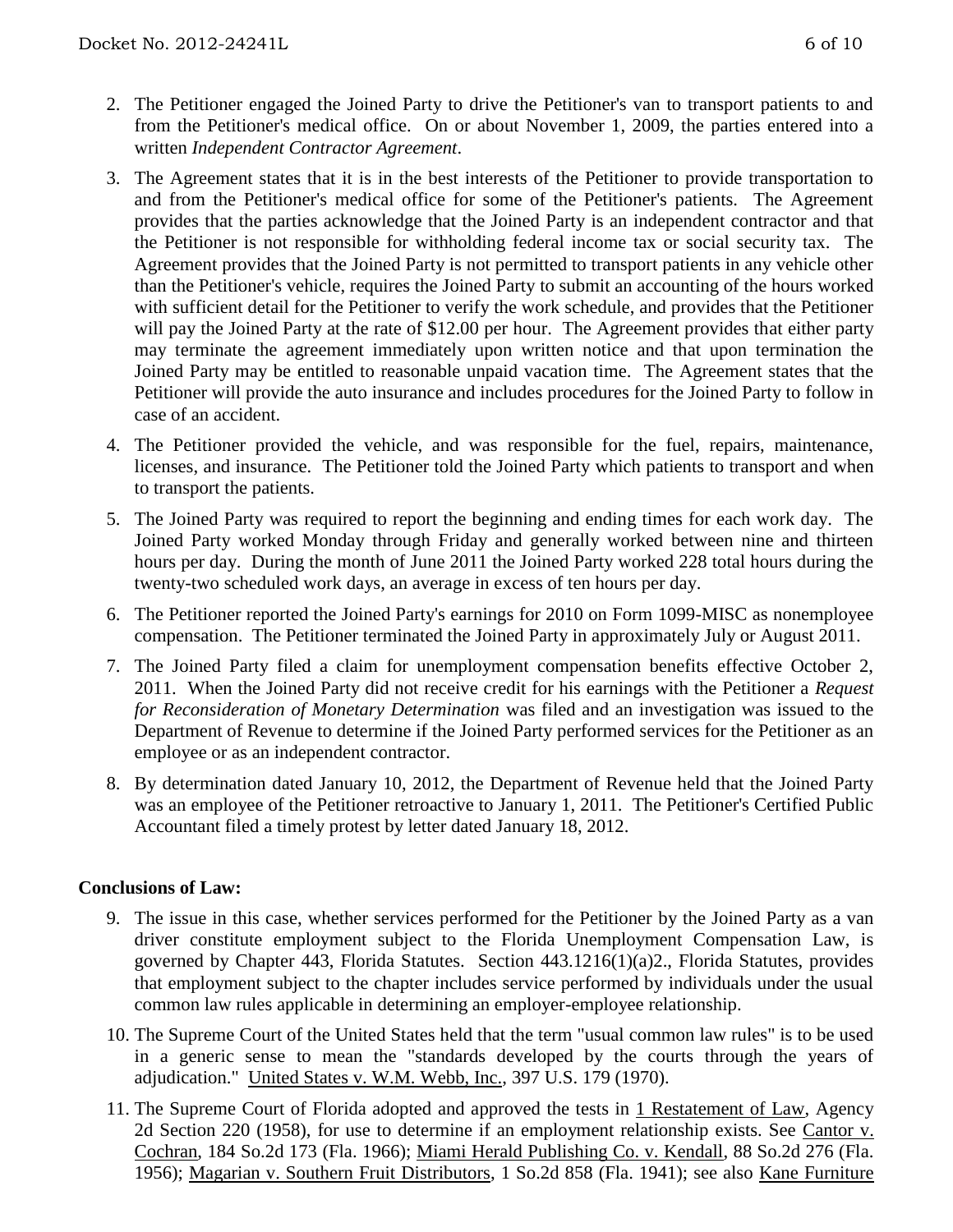Corp. v. R. Miranda, 506 So.2d 1061 (Fla. 2d DCA 1987). In Brayshaw v. Agency for Workforce Innovation, et al; 58 So.3d 301 (Fla. 1st DCA 2011) the court stated that the statute does not refer to other rules or factors for determining the employment relationship and, therefore, the Department is limited to applying only Florida common law in determining the nature of an employment relationship.

- 12. Restatement of Law is a publication, prepared under the auspices of the American Law Institute, which explains the meaning of the law with regard to various court rulings. The Restatement sets forth a nonexclusive list of factors that are to be considered when judging whether a relationship is an employment relationship or an independent contractor relationship.
- 13. 1 Restatement of Law, Agency 2d Section 220 (1958) provides:
	- (1) A servant is a person employed to perform services for another and who, in the performance of the services, is subject to the other's control or right of control.
	- (2) The following matters of fact, among others, are to be considered:
		- (a) the extent of control which, by the agreement, the business may exercise over the details of the work;
		- (b) whether or not the one employed is engaged in a distinct occupation or business;
		- (c) the kind of occupation, with reference to whether, in the locality, the work is usually done under the direction of the employer or by a specialist without supervision;
		- (d) the skill required in the particular occupation;
		- (e) whether the employer or the worker supplies the instrumentalities, tools, and the place of work for the person doing the work;
		- (f) the length of time for which the person is employed;
		- (g) the method of payment, whether by the time or by the job;
		- (h) whether or not the work is a part of the regular business of the employer;
		- (i) whether or not the parties believe they are creating the relation of master and servant;
		- (j) whether the principal is or is not in business.
- 14. Comments in the Restatement explain that the word "servant" does not exclusively connote manual labor, and the word "employee" has largely replaced "servant" in statutes dealing with various aspects of the working relationship between two parties.
- 15. In Department of Health and Rehabilitative Services v. Department of Labor & Employment Security, 472 So.2d 1284 (Fla. 1<sup>st</sup> DCA 1985) the court confirmed that the factors listed in the Restatement are the proper factors to be considered in determining whether an employer-employee relationship exists. However, in citing La Grande v. B&L Services, Inc., 432 So.2d 1364, 1366 (Fla.  $1<sup>st</sup> DCA$  1983), the court acknowledged that the question of whether a person is properly classified an employee or an independent contractor often can not be answered by reference to "hard and fast" rules, but rather must be addressed on a case-by-case basis.
- 16. A copy of the *Independent Contractor Agreement*, which states that the parties acknowledge that the Joined Party is an independent contractor, was submitted as evidence. The Joined Party was not present to authenticate the Agreement nor was any witness present for the Petitioner who had personal knowledge of the Agreement. A statement in an agreement that the existing relationship is that of independent contractor is not dispositive of the issue. Lee v. American Family Assurance Co. 431 So.2d 249, 250 (Fla. 1<sup>st</sup> DCA 1983). The Florida Supreme Court commented in Justice v. Belford Trucking Company, Inc., 272 So.2d 131 (Fla. 1972), "while the obvious purpose to be accomplished by this document was to evince an independent contractor status, such status depends not on the statements of the parties but upon all the circumstances of their dealings with each other."
- 17. The Petitioner's business is to provide medical care to the Petitioner's patients in the Petitioner's medical office. The Petitioner has determined that it is in the Petitioner's best interests to provide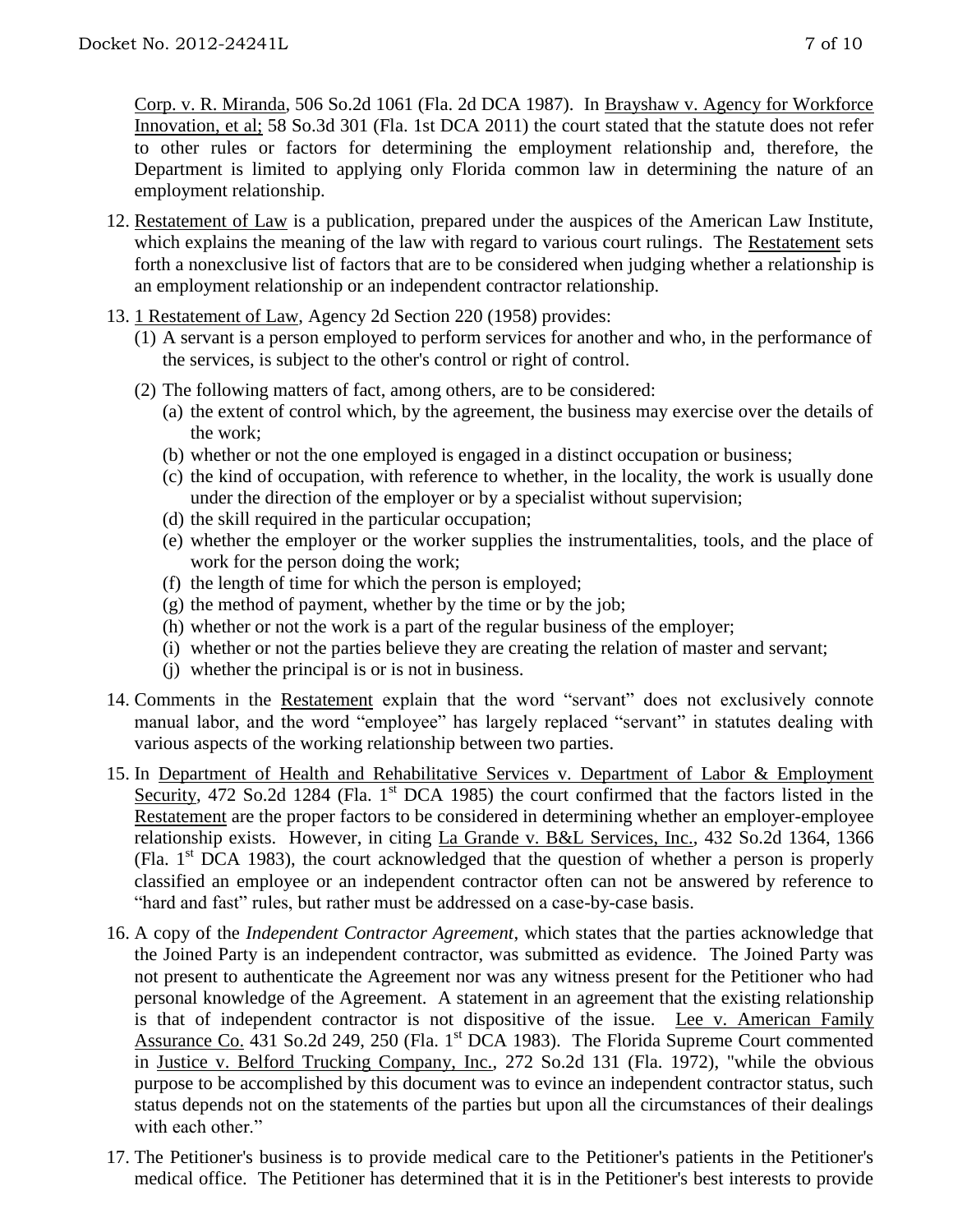transportation for some of the patients. The Petitioner paid the Joined Party to transport the patients in the Petitioner's vehicle. The Petitioner provided the vehicle and was responsible for all costs of operating the vehicle. It was not shown that the Joined Party had any investment in a business or that he had any expenses in connection with the work. The work performed by the Joined Party was not separate and distinct from the Petitioner's business but was an integral part of the Petitioner's business.

- 18. It was not shown that the work performed for the Petitioner by the Joined Party required any skill or special knowledge. The greater the skill or special knowledge required to perform the work, the more likely the relationship will be found to be one of independent contractor. Florida Gulf Coast Symphony v. Florida Department of Labor & Employment Sec., 386 So.2d 259 (Fla. 2d DCA 1980)
- 19. As evidence, the Petitioner submitted a copy of the Joined Party's time accounting record for June 2011. On that time sheet the Joined Party listed his starting and ending time for each work day. It reveals that the Joined Party worked on every week day during the month and averaged over ten hours per day. The time sheet establishes that the Joined Party worked for the Petitioner on a full time basis. No evidence was presented to show that the Joined Party offered his services to the general public or that he performed services for others.
- 20. The Petitioner paid the Joined Party based on time worked rather than based on production or by the job, which is typical of an employer-employee relationship. The Agreement indicates that the Petitioner may have provided fringe benefits such as paid vacations. In addition to the factors enumerated in the Restatement of Law, the provision of employee benefits has been recognized as a factor militating in favor of a conclusion that an employee relationship exists. Harper ex rel. Daley v. Toler, 884 So.2d 1124 (Fla. 2nd DCA 2004). The fact that the Petitioner chose not to withhold taxes from the pay does not, standing alone, establish an independent contractor relationship.
- 21. No competent evidence was presented to show the exact period of time that the Joined Party performed services for the Petitioner, however, the Agreement is dated November 1, 2009. The Joined Party performed services until approximately July or August 2011, a period of almost two years. Either party could terminate the relationship at any time by providing written notice. The Petitioner terminated the Joined Party. These facts reveal the existence of an at-will relationship of relative permanence. In Cantor v. Cochran, 184 So.2d 173 (Fla. 1966), the court in quoting 1 Larson, Workmens' Compensation Law, Section 44.35 stated: "The power to fire is the power to control. The absolute right to terminate the relationship without liability is not consistent with the concept of independent contractor, under which the contractor should have the legal right to complete the project contracted for and to treat any attempt to prevent completion as a breach of contract."
- 22. The facts reveal that the Petitioner controlled what work was performed and when it was performed. The Joined Party was required to use the Petitioner's vehicle to perform the work which establishes that the Joined Party was subject to the control of the Petitioner as to the means to be used to perform the work. Whether a worker is an employee or an independent contractor is determined by measuring the control exercised by the employer over the worker. If the control exercised extends to the manner in which a task is to be performed, then the worker is an employee rather than an independent contractor. In Cawthon v. Phillips Petroleum Co., 124 So 2d 517 (Fla. 2d DCA 1960) the court explained: Where the employee is merely subject to the control or direction of the employer as to the result to be procured, he is an independent contractor; if the employee is subject to the control of the employer as to the means to be used, then he is not an independent contractor.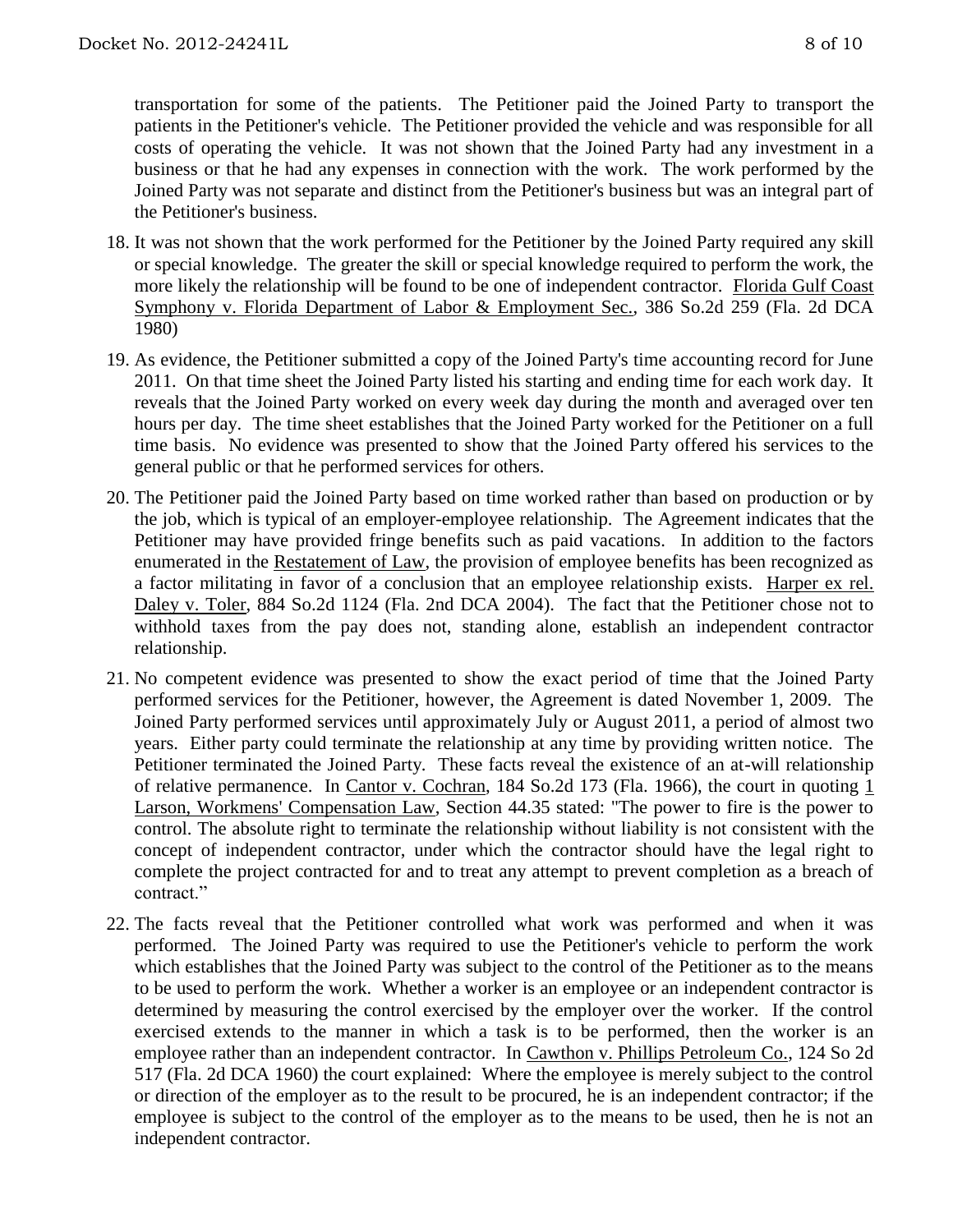23. The evidence presented in this case reveals that the services performed for the Petitioner by the Joined Party constitute insured employment. However, the determination is only retroactive to January 1, 2011, while the evidence shows that the Joined Party performed services for the Petitioner as early as November 1, 2009. Thus, the correct retroactive date is November 1, 2009.

**Recommendation:** It is recommended that the determination dated January 10, 2012, be MODIFIED to reflect a retroactive date of November 1, 2009. As modified it is recommended that the determination be AFFIRMED.

Respectfully submitted on May 24, 2012.



R. O. SMITH, Special Deputy Office of Appeals

A party aggrieved by the *Recommended Order* may file written exceptions to the Director at the address shown above within fifteen days of the mailing date of the *Recommended Order*. Any opposing party may file counter exceptions within ten days of the mailing of the original exceptions. A brief in opposition to counter exceptions may be filed within ten days of the mailing of the counter exceptions. Any party initiating such correspondence must send a copy of the correspondence to each party of record and indicate that copies were sent.

Una parte que se vea perjudicada por la *Orden Recomendada* puede registrar excepciones por escrito al Director Designado en la dirección que aparece arriba dentro de quince días a partir de la fecha del envío por correo de la *Orden Recomendada*. Cualquier contraparte puede registrar contra-excepciones dentro de los diez días a partir de la fecha de envió por correo de las excepciones originales. Un sumario en oposición a contra-excepciones puede ser registrado dentro de los diez días a partir de la fecha de envío por correo de las contra-excepciones. Cualquier parte que dé inicio a tal correspondencia debe enviarle una copia de tal correspondencia a cada parte contenida en el registro y señalar que copias fueron remitidas.

Yon pati ke *Lòd Rekòmande* a afekte ka prezante de eksklizyon alekri bay Direktè Adjwen an lan adrès ki parèt anlè a lan yon peryòd kenz jou apati de dat ke *Lòd Rekòmande* a te poste a. Nenpòt pati ki fè opozisyon ka prezante objeksyon a eksklizyon yo lan yon peryòd dis jou apati de lè ke objeksyon a eksklizyon orijinal yo te poste. Yon dosye ki prezante ann opozisyon a objeksyon a eksklizyon yo, ka prezante lan yon peryòd dis jou apati de dat ke objeksyon a eksklizyon yo te poste. Nenpòt pati ki angaje yon korespondans konsa dwe voye yon kopi kourye a bay chak pati ki enplike lan dosye a e endike ke yo te voye kopi yo.

CLIVELUS

**SHANEDRA Y. BARNES, Special Deputy Clerk** May 24, 2012

**Date Mailed:**